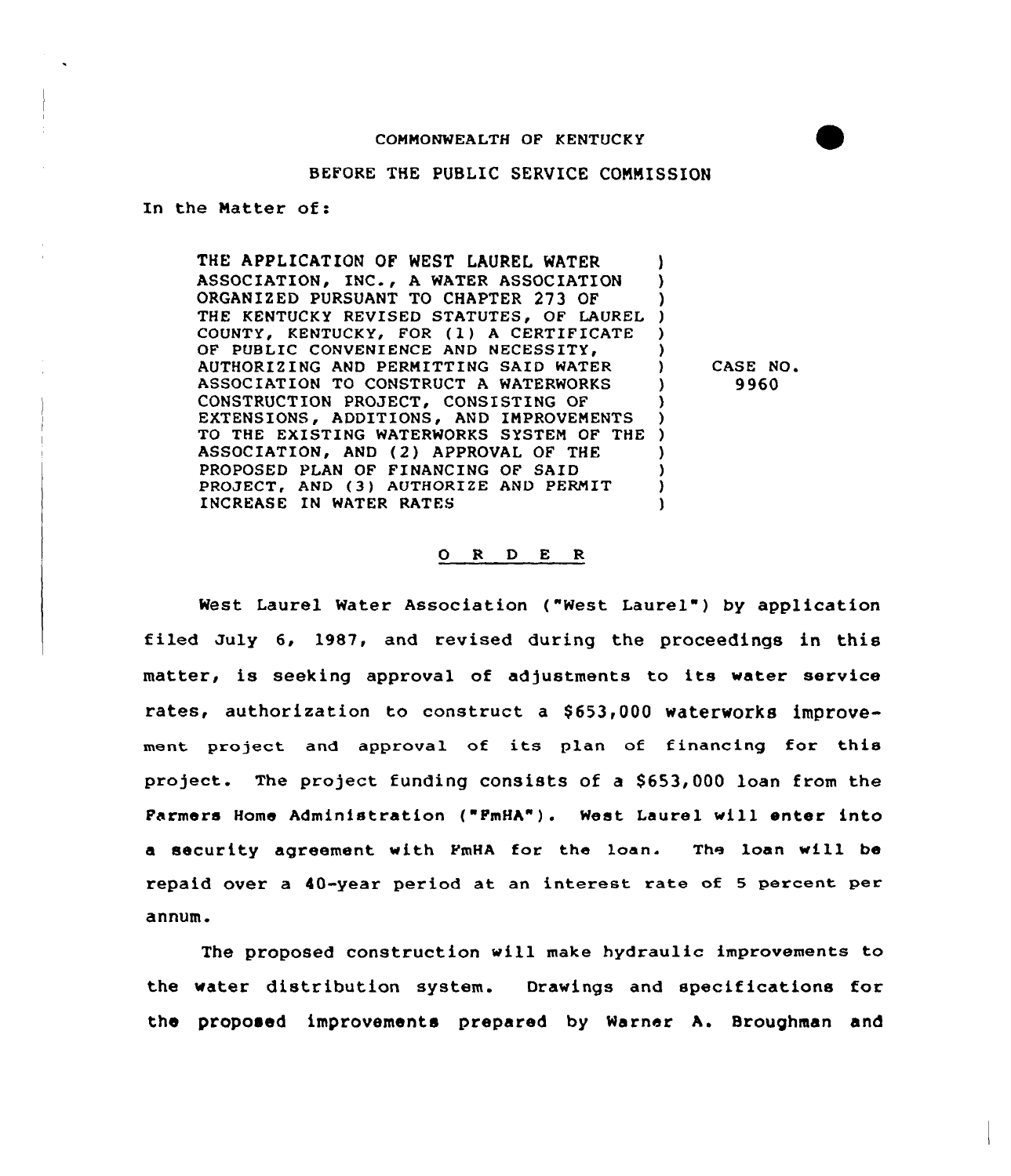Associates, Lexington, Kentucky, ("Engineer") have been approved by the Division of water of the Natural Resources and Environmental Protection Cabinet.

Neither West Laurel nor the Commission sought a hearing in this matter. There were no intervenors and all requested information has been filed.

Qn September 10, 1987, the Commission staff conducted a field review of West Laurel's test period financial records. On November 25, 1987, the staff issued <sup>a</sup> report containing its recommendations. West Laurel filed a response to the staff report in which it stated its acceptance of the staff's findings and recommendations, but further stated that the loan amount approved by FmHA would be insufficient to finance the proposed construction project. Subsequently, West Laurel filed an amended letter of conditions from FmHA which approved additional funds but did not revise requested rates.

The revised loan amount affects both debt service and depreciation expense amounts, but not materially. West Laurel will now have <sup>a</sup> debt service coverage ("DSC") ratio of 1.16x as ccmpared to 1.14x found in the Staff Report.

After careful review and investigation of the staff's recommendations and findings, the Commission is of the opinion that, after the staff's proposals are implemented, West Laurel vill have adequate cash flow to meet its operating expenses and service its existing and proposed debt. Therefore, the Commission affirms the staff's recommended increase of \$105,970.

$$
-2-
$$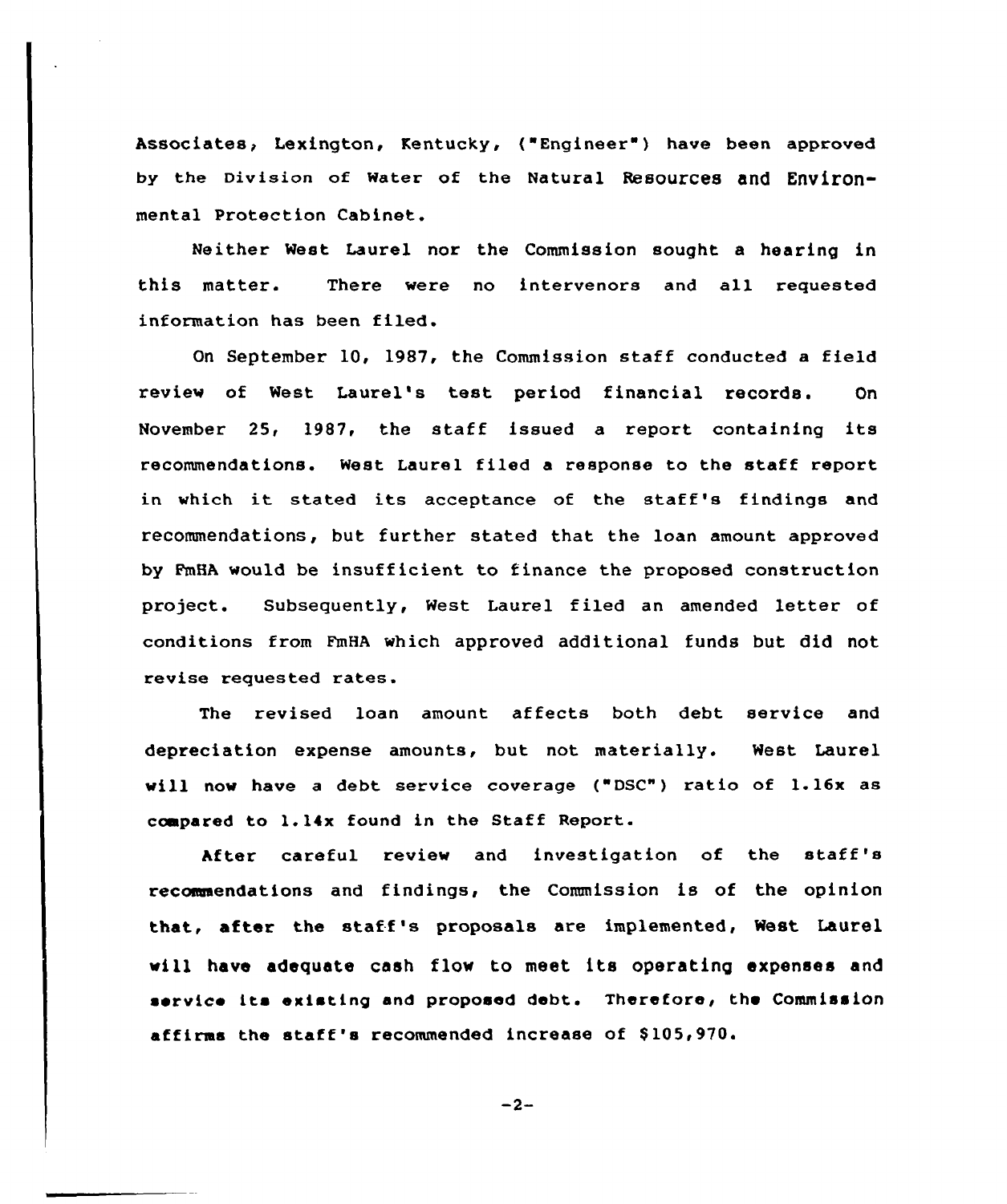## FINDINGS AND ORDERS

The Commission, after consideration of the evidence of record, and being advised, is of the opinion and finds that:

1. Public convenience and necessity require that the construction proposed in the application be performed and that a certificate of public convenience and necessity be granted.

2. The proposed construction consists of approximately 7.2 miles of 12- and 10-inch diameter pipelines, a booster pumping station, and related appurtenances. The low bids totaled \$565,120 which will require about \$653,000 after allowances are made for fees, contingencies, and other indirect costs.

3. Any deviations from the construction herein approved which could adversely affect service to any customer should be done only with the prior approval of the Commission.

4. West Laurel should obtain approval from the Commission prior to performing any additional construction not expressly certificated by this Order.

5. West Laurel should furnish duly verified documentation of the total cost of this project including the cost of construction and all other capitalized costs {engineering, legal, administrative, etc.) within <sup>60</sup> days of the date that construction is substantially completed. said construction costs should be classified into appropriate plant accaunta in accordance with the Uniform System of Accounts for Water Utilities prescribed by the Commission.

 $-3-$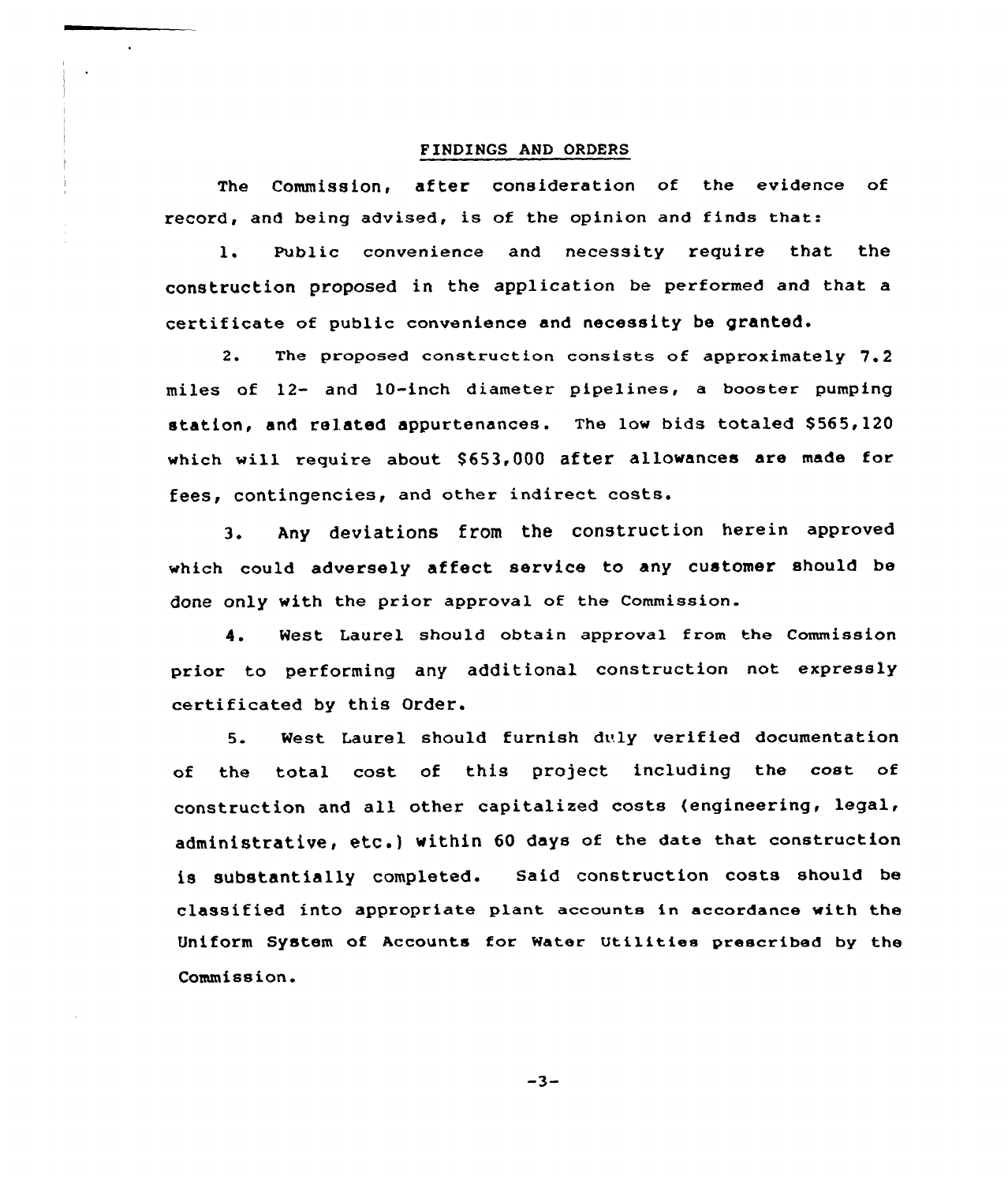6. West Laurel's contract with its Engineer should require the provision of full-time resident inspection under the general supervision of a professional engineer with a Kentucky registration in civil or mechanical engineering, to ensure that the construction work is done in accordance with the contract drawings and specifications and in conformance with the best practices of the construction trades involved in the project.

7. West Laurel should require the Engineer to furnish a copy of the "as-built" drawings and a signed statement that the construction has been satisfactorily completed in accordance with the contract plans and specifications within 60 days of the date of substantial completion of this construction.

8. The financing plan proposed by West Laurel is for lawful objects within its corporate purpose, is necessary and appropriate for and consistent with the proper performance of its service to the public and will not impair its ability to perform these services. The financing plan is reasonably necessary and appropriate for such purposes and should, therefore, be approved.

9. If under FmHA loan conditions West Laurel is notified and granted an option to accept a lower interest rate on the date of closing, West Laurel should file the following with the Commission within <sup>30</sup> days of the date of closing: (l) the PmHA notification of the lower interest rate and all correspondence from and to FmHA concerning this notification; (2) a statement of the interest rate accepted from FmHA; (3) amended pages to its bond resolution and an amended amortization schedule based on the different interest rate if a different rate is accepted; and  $(4)$ 

 $-4-$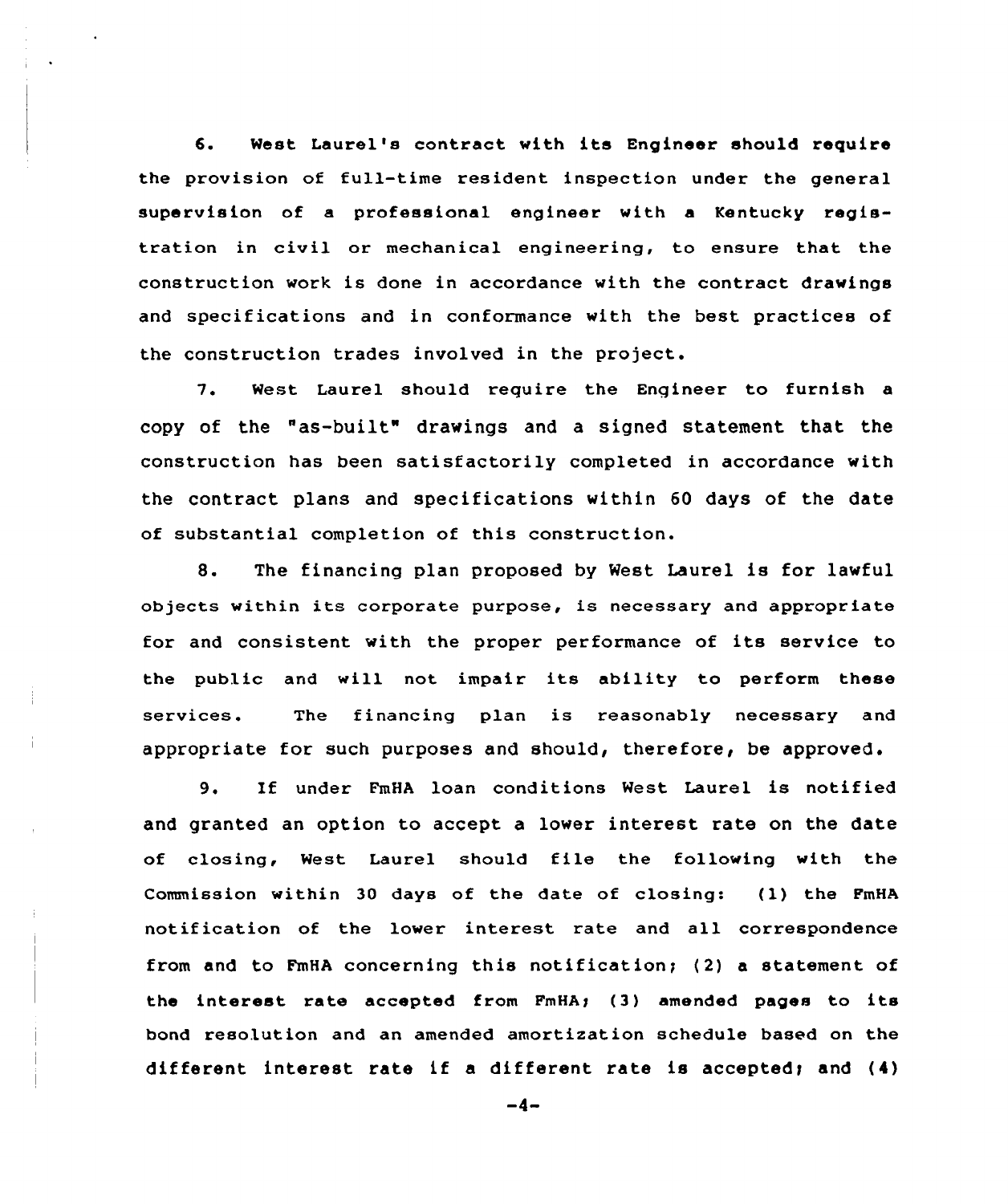full documentation of why the lower rate was not accepted showing an analysis of the higher costs associated with the loan over the loan's repayment period in the event the option to accept the lower rate is not taken by West Laurel.

10. West Laurel should be granted rates which would produce additional annual revenues of \$105,970.

ll. The rates in Appendix <sup>A</sup> are the fair, just and reasonable rates to be charged by West Laurel in that they should produce annual revenues from water sales of \$487,549.

12. Within 30 days of the date of this Order, West Laurel should file with this Commission its revised tariff setting out the rates approved herein.

IT IS THEREFORE ORDERED that:

1. West Laurel be and it hereby is granted <sup>a</sup> certificate of public convenience and necessity to proceed with the proposed construction project as set forth in the drawings and specifications of record herein.

2. West Laurel's financing plan consisting of an PmHA loan of \$653,000 be and it hereby is approved.

3. All proceeds from the FmHA loan shall be used only for the purposes stated in West Laurel's application.

4. West Laurel shall comply with all matters set out in Findings <sup>3</sup> through <sup>7</sup> and Finding <sup>9</sup> as if the same were individually so ordered.

5. The rates in Appendix A are the fair, just and reasonable rates to be charged by West Laurel for service rendered on and after the date of this Order.

 $-5-$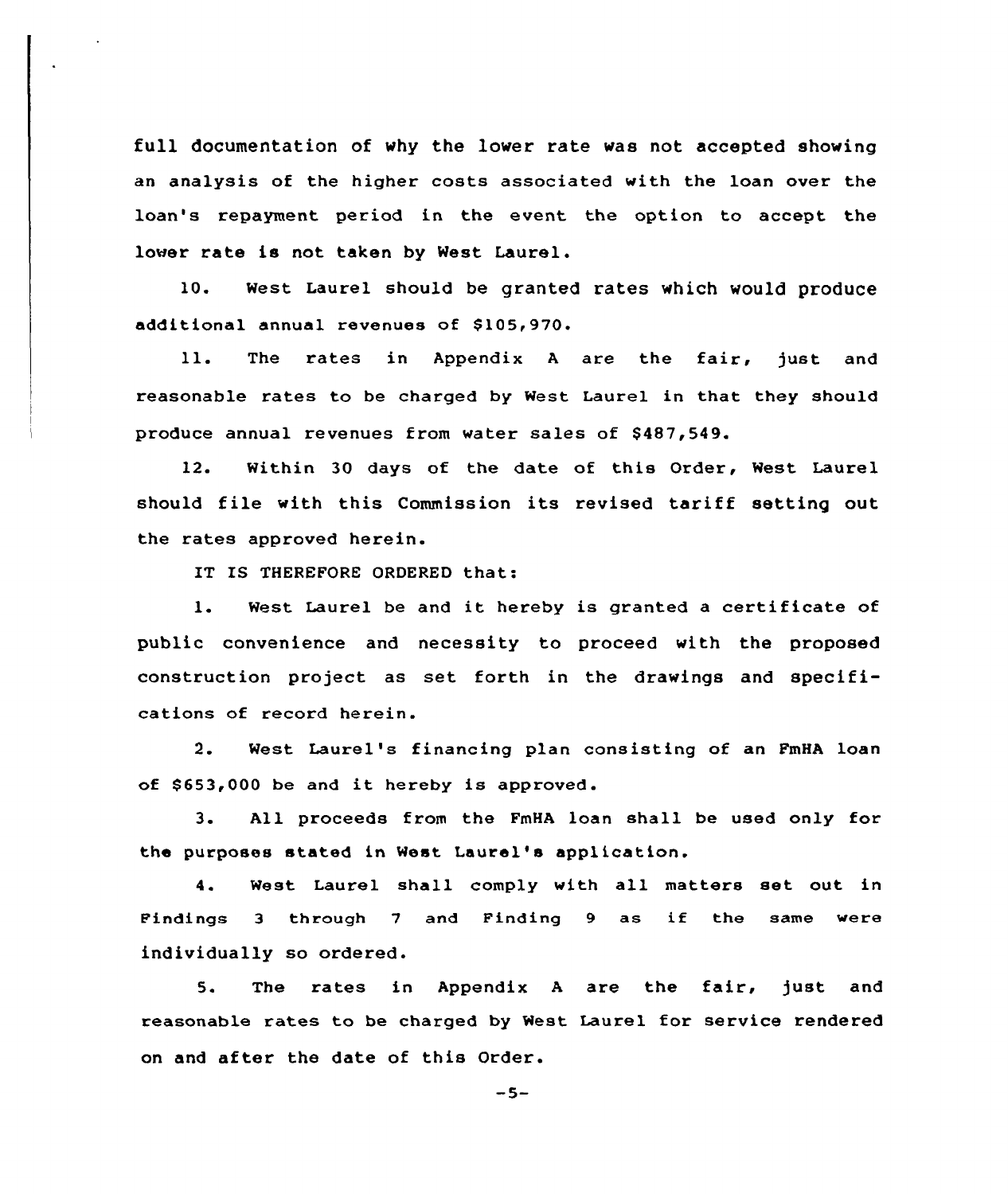6. Within 30 days of the date of this Order, West Laurel shall file with this Commission its revised tariff setting out the rates approved herein.

Nothing contained herein shall be deemed a warranty of the Commonwealth of Kentucky, or any agency thereof, of the financing herein authorized.

Done at Frankfort, Kentucky, this 17th day of February, 1988.

PUBLIC SERVICE CONMISS ION

PUBLIC SERV Idemand ,

(1 **Ommissione** 

ATTEST:

Executive Director